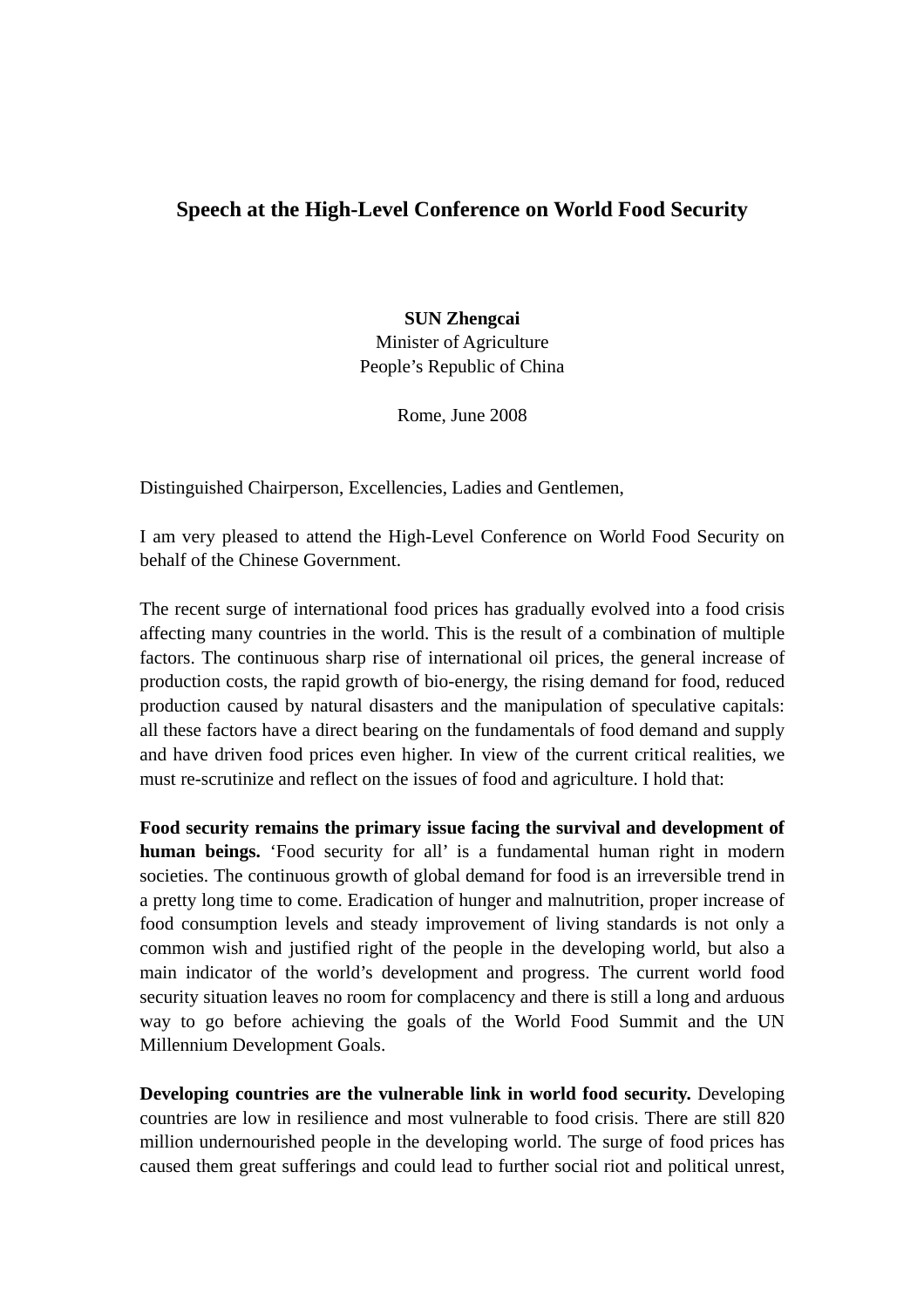putting the permanent peace and common prosperity at risk. Therefore, we shall put the food security in developing countries into the first place when we address issues of world food security.

**The safeguard of world food security is facing more non-traditional challenges and increasingly complicated situation.** Apart from traditional constraints including population growth, land and water shortage and input insufficiency, we are facing many non-traditional challenges as well, such as the development of bio-energy and global climate change. In order to improve the global food security, we should not only increase production but also actively seek solutions of related issues in other fields; we should not only strengthen domestic agriculture but also intensify international cooperation; we should not only adopt effective measures based on the current situation but also make unremitting efforts with long-term perspectives.

**The impact of producing grain-based bio-fuels on food security cannot be overlooked.** The basic function of agriculture is to satisfy food demand for human survival and development. The production of grain-based bio-fuels has driven up grain utilization, exacerbated the already tight food supply and demand balance, with potentials to trigger off more and far-reaching problems. We shall take a coordinated approach to address issues of food security and energy security.

**Climate change will pose a long-term challenge to food security.** Agricultural production and food security is most prone to the adverse effects of climate change. Rising temperature and increased occurrences of extreme events brought by climate change will damage the eco-system, leading to increased outbreaks of animal and plant pests and diseases, adding uncertainties to agricultural production and resulting in fluctuations of food production. Developing countries are facing more difficulties in dealing with climate change.

Mr. Chairperson,

As a big developing country with 1.3 billion people, China has always paid great attention to food and agricultural development. During 2004-2007, food production has increased for four consecutive years and the total grain output last year exceeded 500 million tons. This year, China's agriculture has prevailed over disasters of snow and ice storms and the extremely severe earthquake, and our summer grains and oilseeds are set to harvest good crops. Grain reserves are currently abundant, supply of major farm products ample and food prices largely stable. China has managed with success to feed 1.3 billion people, mostly relying on domestic production, which in itself is a major contribution to the world food security. China has maintained normal import and export trade of grain and has gained a position as a net cereal exporter. In 2007, China's net cereal exports recorded 8.354 million tons, up 2.3 times over the previous year. Net cereal exports have reached 505,000 tons in the first quarter of 2008.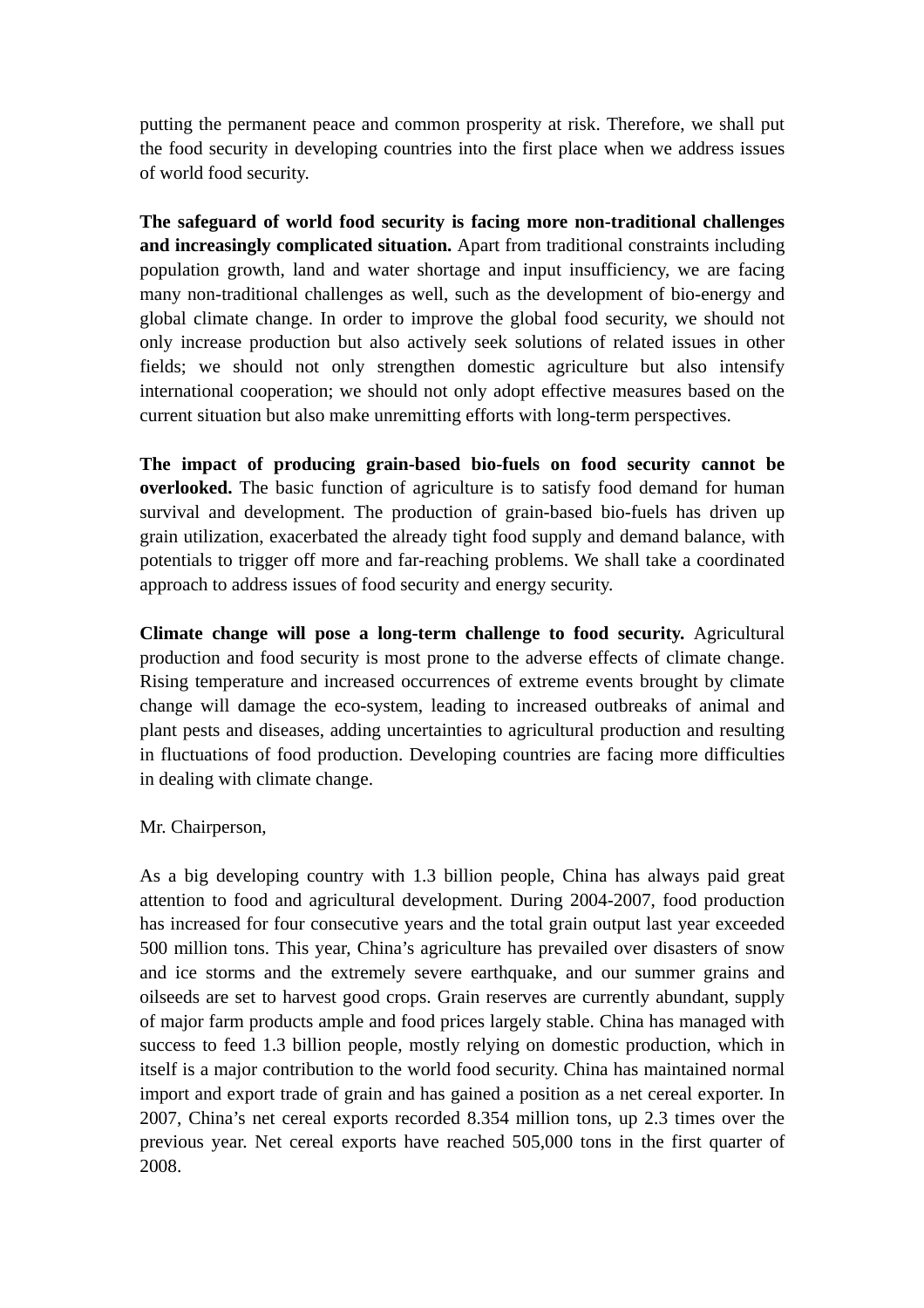Chinese government will continue to adhere to the food security policy of basic self-sufficiency complemented by imports and exports to readjust surplus and shortfalls. We will continue to increase agricultural inputs and to strictly protect farmland and other agricultural resources; we will continue to reinforce irrigation and water conservancy facilities, to promote agricultural science and technology advancement and to boost farmers' initiatives to produce food. China has full confidence and capability to achieve long-term food security mostly based on domestic production.

We will persist in the bio-energy development approach with Chinese characteristics. We will adhere to the principle of 'no competition for grains with people and no competition for land with grains', putting stringent control over the production of bio-fuels using feedstock such as maize and oilseeds while at the same time promoting bio-fuel production using crop straws and stalks or by way of proper expansion of energy crops. We will promote rural biogas and the gasification and solidification of straws and stalks making full use of agricultural and rural wastes such as straws, stalks, animal and poultry droppings, as an alternative of fossil fuels. By the end of 2007, biogas has reached 26.5 million rural households nationwide, with a total production of biogas of 10.2 billion cubic meters, translating to the substitution of 16 million tons of standard coal and the reduction of over 44 million tons of carbon dioxide emissions. This has been proved to be an economical and convenient bio-energy with great potentials.

Chinese government attaches great importance to the issue of climate change and persists in sustainable development. Environmental protection has been listed in our basic national policy and the scientific outlook on development has been established as our concept of good governance. We devote major efforts to advancing energy efficiency and consumption reduction and have declared the explicit goal of reducing the energy consumption per unit of GDP by 20% from 2005 to 2010. We will make readjustments to the structure and production pattern of agriculture, forestry, animal farming and fisheries, promote improved seeds and breeds and advanced practical technologies, improve the efficiency of resource utilization and step up control on animal and plant pests and diseases, enhance the capacity of climate change adaptation and sustainable development in the field of agriculture, forestry, animal husbandry and fisheries.

China is committed to contributing to the development of the world food and agriculture. On the one hand, China actively makes contributions and donations, within the limits of its capacity, to international food and agriculture agencies and provides food assistance to countries with food emergencies. On the other hand, China is taking advantage of its agricultural expertise such as hybrid rice to assist other developing countries to increase agricultural and food production. China has established or is establishing over 20 demonstration centers of agricultural technology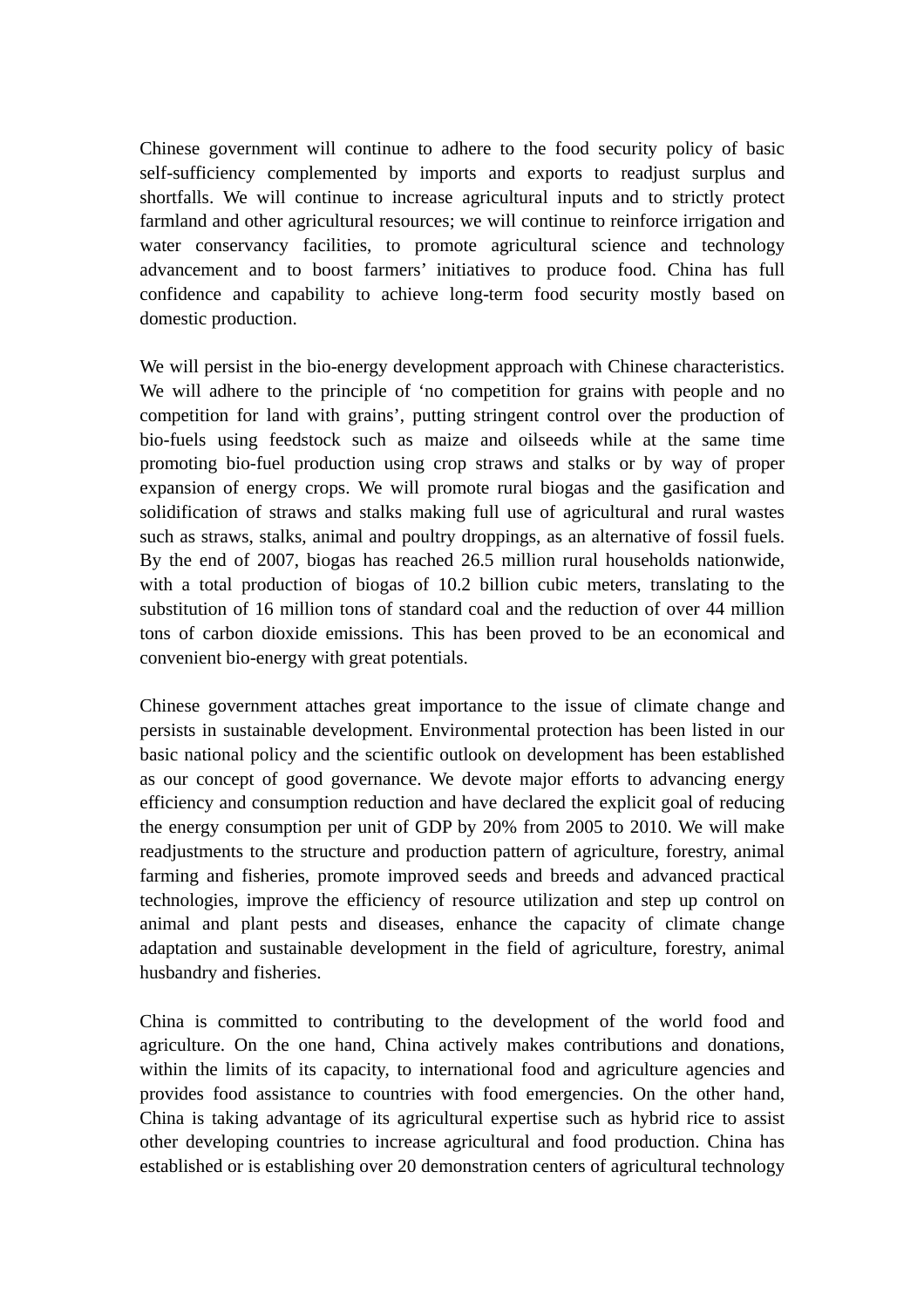in some countries in Asia, Africa and Latin America. We have dispatched nearly 1,000 agricultural experts and technicians to other developing countries, for which we have trained a large number of technicians. The Chinese Government appreciates the efforts made by FAO and the international community to improve world food security and will continue to intensify the exchange and cooperation with other countries in the field of food and agriculture and respond positively to recommendations of this High-Level Conference in addressing food price rise and climate change. We will further strengthen the South-South Cooperation in the framework of FAO's Special Program for Food Security and will make continuous efforts on regional agricultural cooperation, implementing the commitments made in the Forum on China-Africa Cooperation and supporting other developing countries to increase food and agricultural production.

Mr. Chairperson, it is neither true nor constructive attributing the growing food demand worldwide to the growth of developing countries or to specific policies of some countries. Upon concerted policies and efforts by all countries, we have the full capability to jointly promote and safeguard world food security. For this purpose, I would wish to put forward five recommendations:

**First,** more attention should be paid to food security by all countries in the world and agriculture be bestowed a more prominent position. Major grain producing countries shall redouble their efforts while developing countries shall adopt effective policy measures to boost inputs in food production and agriculture, to reinforce agricultural infrastructure, to strengthen research, development and extension of agricultural technologies, to support farmers to increase production and to raise food self-sufficiency.

**Secondly,** efforts shall be made to intensify international cooperation in food and agriculture at all levels. The international community should take immediate and concerted actions to increase food assistance and to effectively respond to food emergencies. International organizations and the developed countries should take more concrete actions to provide the developing countries with technical, financial and input support and help them raise food and agricultural productivities and ensure food security. Efforts should be made to intensify monitoring and early warning programs on world food security and to strengthen the South-South Cooperation under the Special Program for Food Security.

**Thirdly,** scientific guidance shall be given to the development of the bio-energy sector. International cooperation mechanisms should be developed to review and re-assess the long-term impact of bio-energy and to formulate policy guidelines. With food security as the top priority, research and development and technical cooperation should be intensified and focused on new breakthroughs in the integrated utilization of agricultural wastes, including straws and stalks.